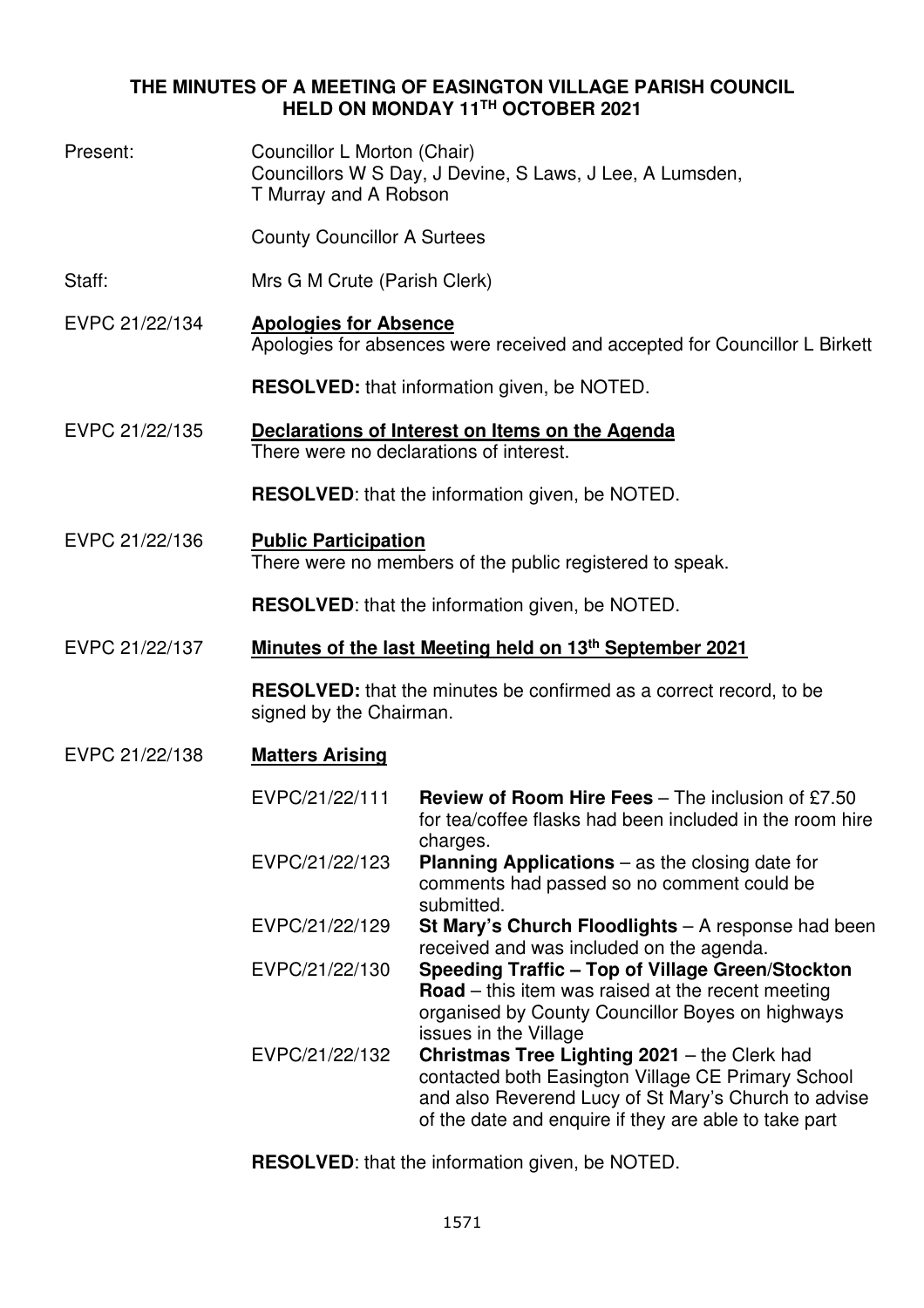## EVPC 21/22/139 **Police Matters**

Members gave consideration to the report of the Police, which had been previously circulated.

**RESOLVED** that the information given, be NOTED.

# EVPC 21/22/140 **Report of the County Councillor**

County Councillor A Surtees was in attendance and reported on the following:-

- New ward surgeries to commence at Easington Welfare Hall, Healthworks and Seaton Holme
- Rosemary Lane Nursery Parking Scheme had been completed and was working well and had been well received
- Seaside Lane Drains and Sewers a request had been made to Northumbrian Water to update the drainage/sewers
- B1432 Footpath had been resurfaced
- Durham County Council's Town and Villages Scheme Easington Village had received money towards the Rosemary Lane Nursery parking scheme

Members raised the following points with Councillor Surtees:-

- Sea View House Fencing and Boundary Issues the Clerk would forward Councillor Surtees her communications regarding the heras fencing that had been erected and the disputed boundary. Councillor Surtees would make further enquiries
- Petwell Lonen continued flooding Photographs had been forwarded to Councillor Surtees as requested
- Former Shoulder of Mutton Issues concerning change of ownership and potential use. Councillor Surtees advised that she would continue to monitor for any developments
- Planning Application DM/21/03322/OUT Proposed 48 New Houses -Councillor Surtees would organise a meeting with the Planning Department and the Parish Council

**RESOLVED** that the information given, be NOTED.

The Chairman thanked County Councillor Surtees for her attendance and he left the meeting.

EVPC 22/22/141 **Report of the Cemetery Superintendent** Members gave consideration to the Cemetery Superintendent's report which had been previously circulated.

**RESOLVED** that the information given, be NOTED.

### EVPC 22/22/142 **Bee Keeping Agreement** Members gave consideration to the Bee Keeping Agreement for the Allotments.

**RESOLVED**: that the agreement be ADOPTED.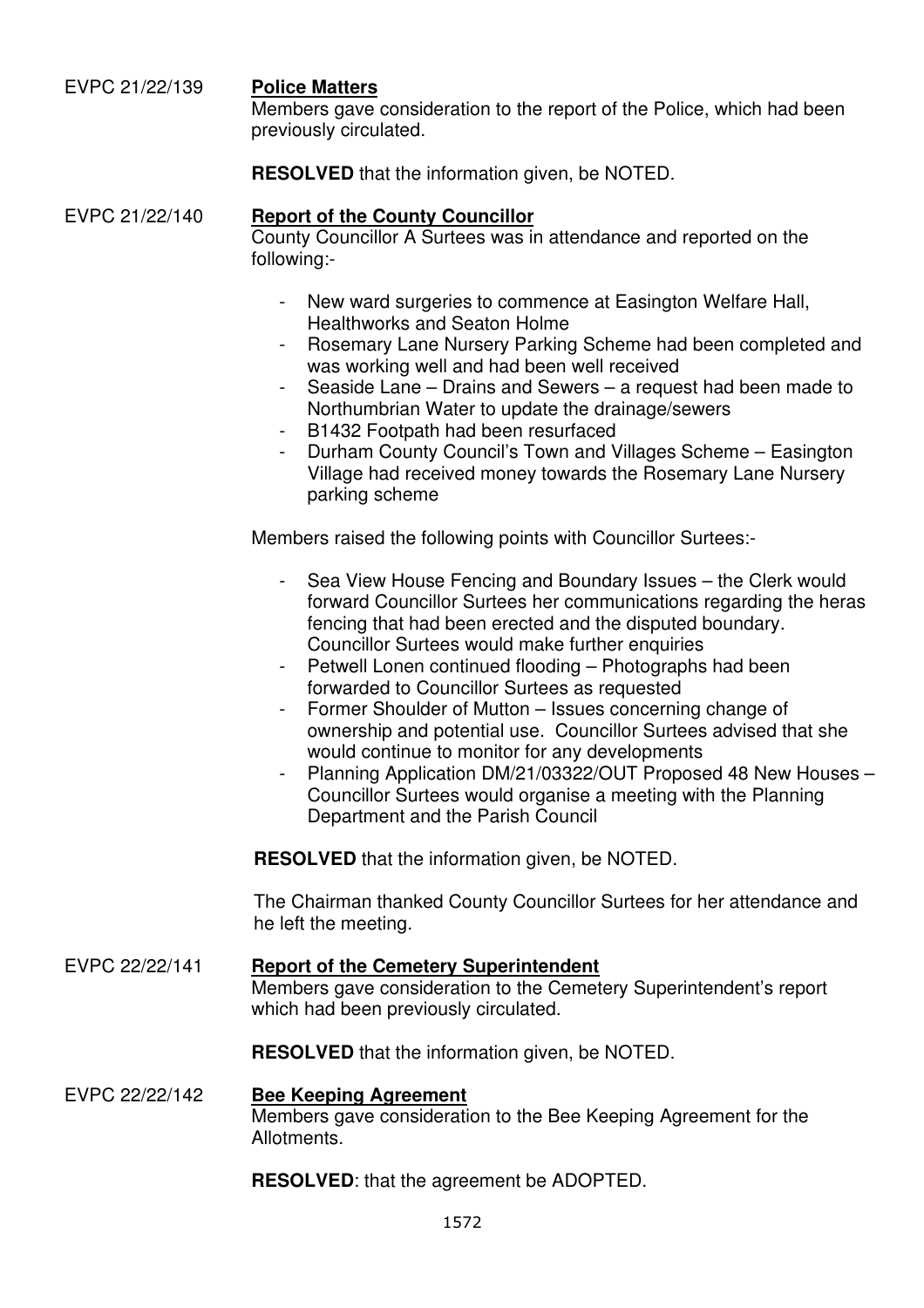EVPC 21/22/143 **Parish Council Financial Status – Bank Balances as at 30.09.2021** The Clerk reported that the bank balances as at 30.09.21 were £1082.31 in the Current Account and £154,787.39 in the Current Account totalling £155,869.70. **RESOLVED:** that the information given, be NOTED EVPC 21/22/144 **Income and Expenditure Report to 30.9.21**  The Clerk updated Members on the Council's income and expenditure. **RESOLVED** that the information given, be NOTED. EVPC 21/22/145 **Bank Transfers** The Clerk informed Members that the Transfers for September were £11,831.64 from the Savings Account and £1610.61 from the Current Account. **RESOLVED:** to ENDORSE the Transfers. EVPC 21/22/146 **Invoices for Endorsement for Payment RESOLVED:**  i) to ENDORSE the following invoices for payment, together with

payments of donations/petty cash/payroll as previously agreed;

#### **SEPTEMBER 2021**

| <b>DATE</b> | <b>PAYEE</b>              | <b>DESCRIPTION</b>               | <b>AMOUNT</b> | <b>CHEQUE</b><br>NO/DD/ |
|-------------|---------------------------|----------------------------------|---------------|-------------------------|
|             |                           |                                  |               | <b>BACS</b>             |
| 2.9.21      | Greenham                  | <b>Cleaning Products</b>         | £58.52        | <b>BACS</b>             |
| 14.9.21     | <b>CDALC</b>              | <b>Good Councillor Guides</b>    | £36.99        | <b>BACS</b>             |
| 21.9.21     | Subco Fire System         | Service Fire Alarm E-Light, rep  | £474.         | <b>BACS</b>             |
| 24.9.21     | <b>Fast Key Service</b>   | Allotment lock& barrels 2        | £164.86       | <b>BACS</b>             |
| 30.9.21     | <b>IOS</b>                | <b>Stationery &amp; Stamps</b>   | £104.36       | <b>BACS</b>             |
| 18.9.21     | Payroll                   | 3rd Party Payments Month 5       | £2876.83      | <b>BACS</b>             |
| 30.9.21     | Payroll                   | Net Payments<br>Month 6          | £6179.95      | <b>BACS</b>             |
| 9.9.21      | <b>WAVE</b>               | <b>Water SH</b>                  | £547.42       | DD                      |
| 9.9.21      | <b>WAVE</b>               | <b>Water Cemetery</b>            | £55.44        | DD                      |
| 4.10.21     | Octopus                   | Cemetery                         | 11.99         | <b>DD</b>               |
| 16.9.21     | <b>Barclays Bank</b>      | <b>BACS Charges</b>              | £6.           | <b>DD</b>               |
| 15.9.21     | Chaser Comm.              | <b>Telephone Usage</b>           | £78.95        | <b>DD</b>               |
| 8.9.21      | <b>BNP Paribas</b>        | <b>Telephone Rental</b>          | £39.60        | DD                      |
| 30.9.21     | <b>Document Solution</b>  | <b>Photocopier Usage</b>         | £8.45         | DD                      |
| 30.9.21     | <b>ITC</b>                | <b>Cloud Mailbox</b>             | £12.          | <b>DD</b>               |
| 30.9.21     | <b>ITC</b>                | Cloud Back Up                    | £8.40         | DD                      |
| 4.10.21     | <b>MHPC</b>               | <b>ICCM Training &amp; Lunch</b> | £200.00       | <b>BACS</b>             |
| 28.9.21     | JT Dove                   | Timber                           | £40.32        | <b>BACS</b>             |
| 30.9.21     | <b>Steadfast Security</b> | Intruder Alarm Call Out          | £36.          | <b>BACS</b>             |
| 4.10.21     | E-ON                      | SH Gas                           | £405.08       | DD                      |
|             |                           | <b>TOTAL</b>                     | £11345.16     |                         |

#### EVPC 21/22/147 **Income Received**

**September 2021 Customer Number Description Amount**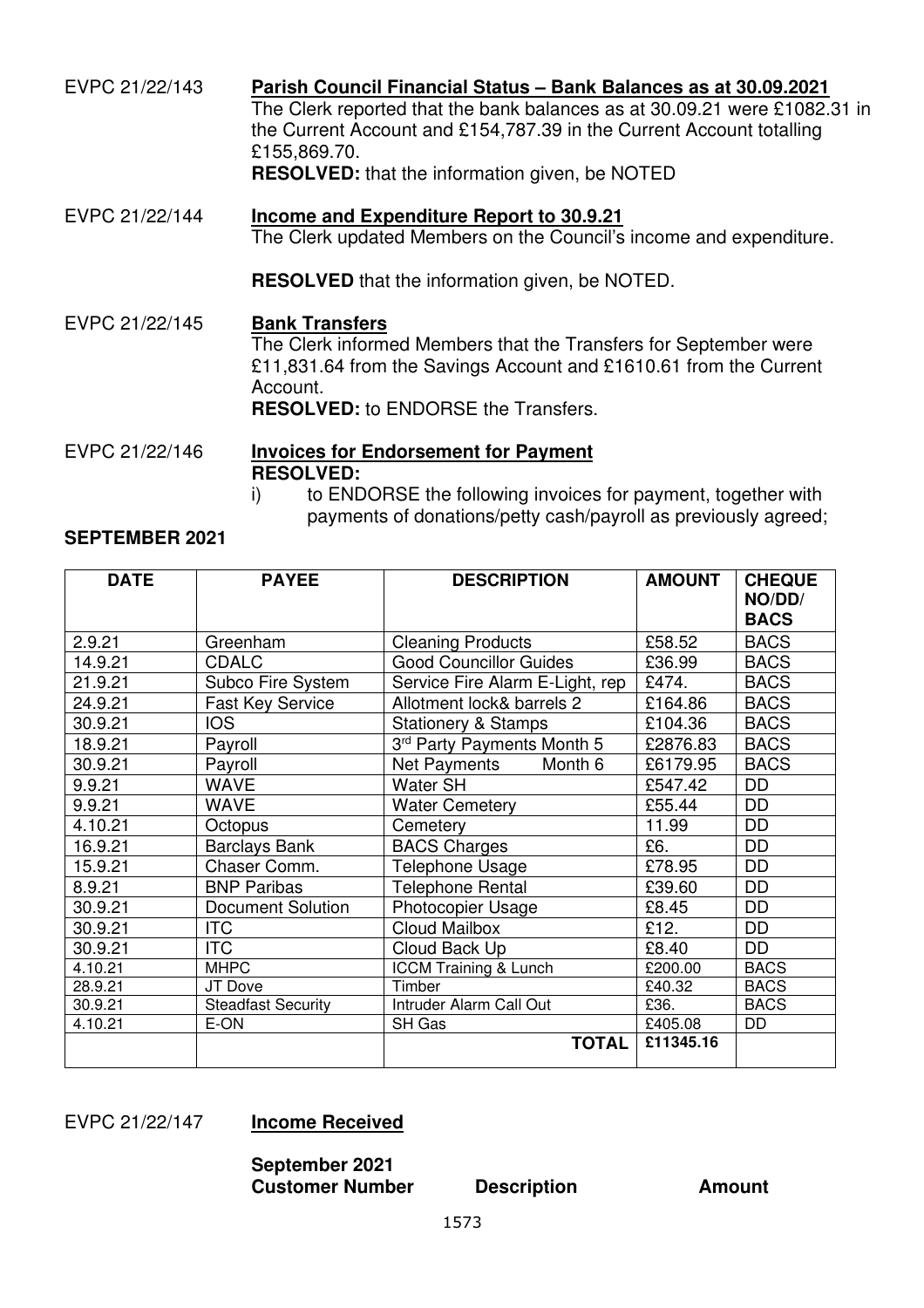| 12             | Room Hire   | £28.75   |
|----------------|-------------|----------|
| $\overline{2}$ | Room Hire   | £132.    |
| 11             | Sponsorship | £60.     |
| 22             | Rent        | £600.    |
| 3              | Room Hire   | £105.    |
| 11             | Sponsorship | £110.    |
| $\overline{2}$ | Room Hire   | £37.50   |
| 2              | Room Hire   | £66.     |
| $\overline{2}$ | Room Hire   | £148.50  |
| 7              | Allot. Rent | £40.     |
|                |             | £1327.75 |

**RESOLVED:** that information given, be NOTED.

EVPC 21/22/148 **Planning Applications**  DM/21/03098/FPA – Proposed Retention of altered watercourse at 25 Nursery Gardens, Easington Village for Mrs Joanne Munro DM/21/02959/FPA – Proposed Erection of detached garage at 1 Dairy Houses, Little Thorpe for Terry Dixon DM/21/03322/OUT – Proposed Demolition of existing house and rear storage buildings and erection of 48 no 1 and 2 storey dwellings, with details of proposed access off Seaside Lane and associated parking and landscaping for Alan Snowdon **RESOLVED**: that i) the information given, be NOTED; ii) objections be submitted to application DM/21/03322/OUT EVPC 21/22/149 **Planning Approvals**  There were no planning approvals. **RESOLVED:** that the information given, be NOTED. EVPC 21/22/150 **Planning Refusal**  There were no planning refusals **RESOLVED:** that the information given, be NOTED. EVPC 21/22/151 **Planning Applications (Withdrawn)**  There were no planning applications withdrawn. **RESOLVED:** that the information given, be NOTED.

EVPC 21/22/152 **Planning Appeals**  There were no planning appeals.

**RESOLVED:** that the information given, be NOTED.

EVPC 21/22/153 **Members reports of their Attendance at Meetings and Events on Behalf of the Parish Council**